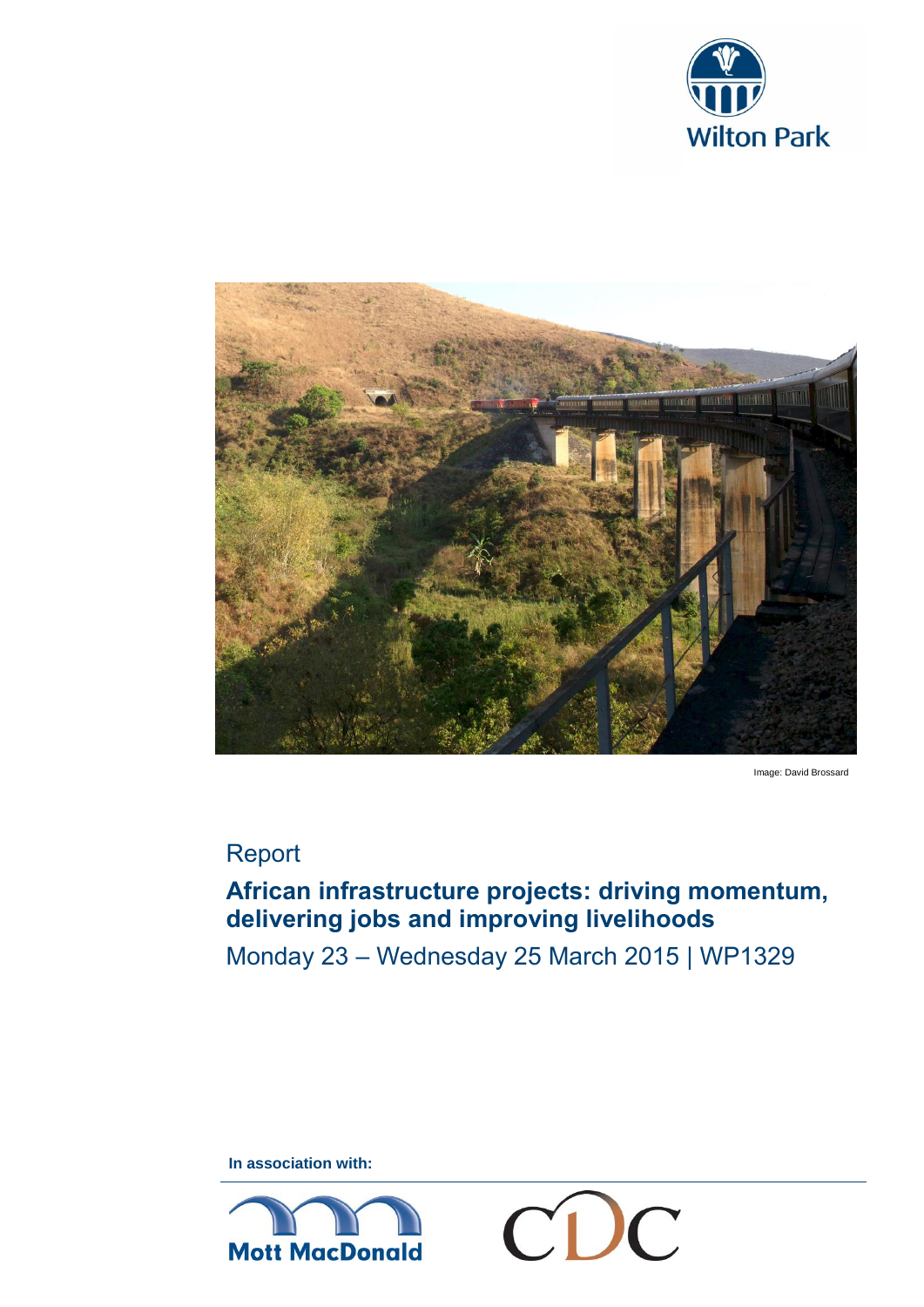

# Report

## **African infrastructure projects: driving momentum, delivering jobs and improving livelihoods**

# Monday 23 – Wednesday 25 March 2015 | WP1329

Home to some of the world's fastest growing economies, Sub-Saharan Africa has entered a phase of strong trend growth, which has led to heightened foreign direct investment. With an abundance of natural resources, a swelling young working population, GDP growth, improved human indicators and levels of expertise, as well as rapid urbanisation, African countries are poised to increase their share of global GDP.

However, inadequate infrastructure is hindering growth, job creation, productivity and social development across all sectors. The building blocks of local capacity need to be in place in order to deliver incremental and sustainable growth around resource-based industries – creating a coherent set of policies across departments with the ultimate aim of economic diversification. With public finance on infrastructure under pressure and the comprehensive role of infrastructure underrepresented in the Millennium Development Goals, the private sector has a critical role to play in delivering sustainable and green projects to the continent.

Businesses are increasingly recognising the continent's potential and are investing in infrastructure projects, committing to long term development and improving local labour skills. However, access to these opportunities and markets is hindered by high production and transaction costs. It is imperative that governments – in North and South alike – work to create a predictable and stable environment that facilitates sustainable infrastructure projects and attracts much-needed investors.

This conference is unique in bringing together a broad spectrum of stakeholders in order to share perspectives and experiences of how best to support infrastructure projects across their lifecycle. Strong dialogue to increase government engagement with the private sector could also establish more sustainable financing models and find a collaborative path to improved infrastructure and ultimately long term economic growth in the region.

The conference will bring together key members of each group to share experiences, insights and progressive ideas to provide participants with greater understanding of what they can do to support – and gain more from – infrastructure projects in the region.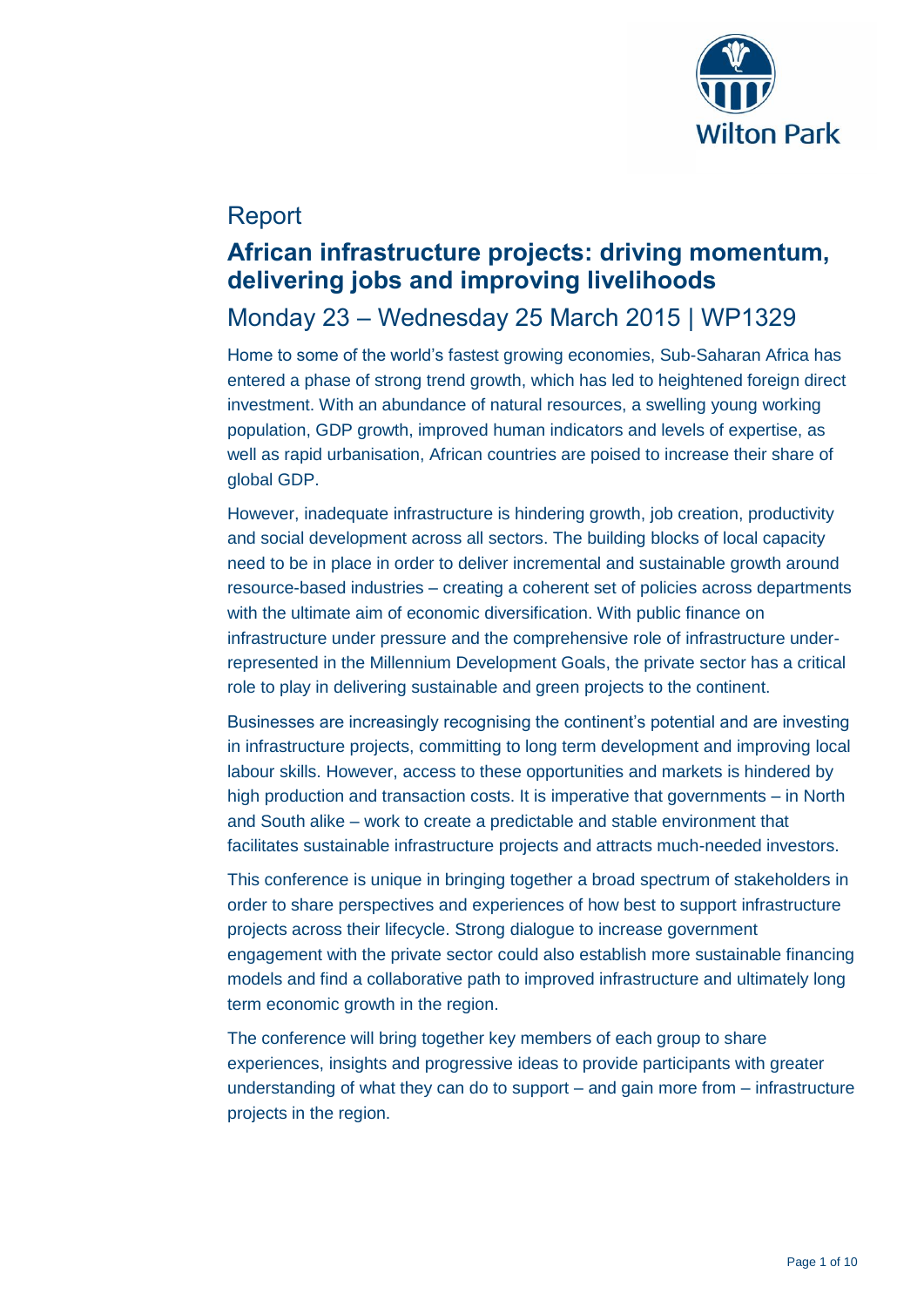## **Executive Summary**

The international community is faced with gross inadequacies where infrastructure is concerned, particularly in Sub-Saharan Africa. The main issue is that infrastructure provides the bedrock for all forms of economic growth across society and when it falters the economy will suffer. This issue is worth exploring because of the significant potential within the region. Sub-Saharan Africa is on a trend of strong economic growth and those who solve the problems of African infrastructure, improving livelihoods and delivering jobs will be set to benefit the most.

Analysis: This report digests a wealth of information given by participants from across the spectrum of infrastructure planning, finance and development and attempts to portray a balanced insight into the problems and solutions. In doing so, it looks at the financial sector, governance, regulation, particular case studies and partnerships. It concludes on several forward-looking points: that local partnerships and national diasporas must be explored; that policy must become more transparent and expunge corruption and that human wellbeing must strategically work alongside infrastructure projects.

This event would not have been possible without the generous support and participation of our partners Mott MacDonald and CDC.

## **Introduction**

Infrastructure in Sub-Saharan Africa has often been described as "the soft underbelly" in efforts towards sustainable growth, delivering jobs and improving livelihoods. As a result, Wilton Park conversed with partners Mott MacDonald and CDC in order to bring actors within the infrastructure sector together to address the problem. From the 23rd March until the 25th March 2015, participants from across government, the financial sector and civil society gathered at Wiston House to generate concrete action.

Under Wilton Park protocol, participants were asked to shed the mask of institutional affiliation in an effort to achieve tangible outcomes.

Discussions started in the first session by asking "how can we deliver sustainable and responsible growth from the ground up?" In response, speakers and participants focused on concepts such as: improving standards for local communities, working on the skills of the workforce and raising awareness on a range of economic externalities.

Following this was a session on governance and regulation with an eye towards economic growth. Consensus was very high in this session, with participants stressing problems with corruption, competition, stability and appearances. The report will demonstrate how participants summarised these points towards the regulatory community and began to explore the actions they could take in the future.

In terms of the innovative financial models required for infrastructure projects, the report will underline the fact that many participants felt that the financial sector could provide many solutions. With this in mind, the report reflects upon certain themes such as diaspora financing and clusters that many hope will be brought into the infrastructure thoughtprocess. Succeeding this will be a brief summation of central themes which persisted throughout the case studies and an illustration of the structured response that arose from the discussion groups.

Finally, this report will express the opinions held by participants on partnerships for prosperity and how to build capacity on the ground. It will emphasise the importance of locality, show a need to reflect upon the Millennium Development Goals (MDGs) and present the conceptual problem posed by focusing on human development versus infrastructure development.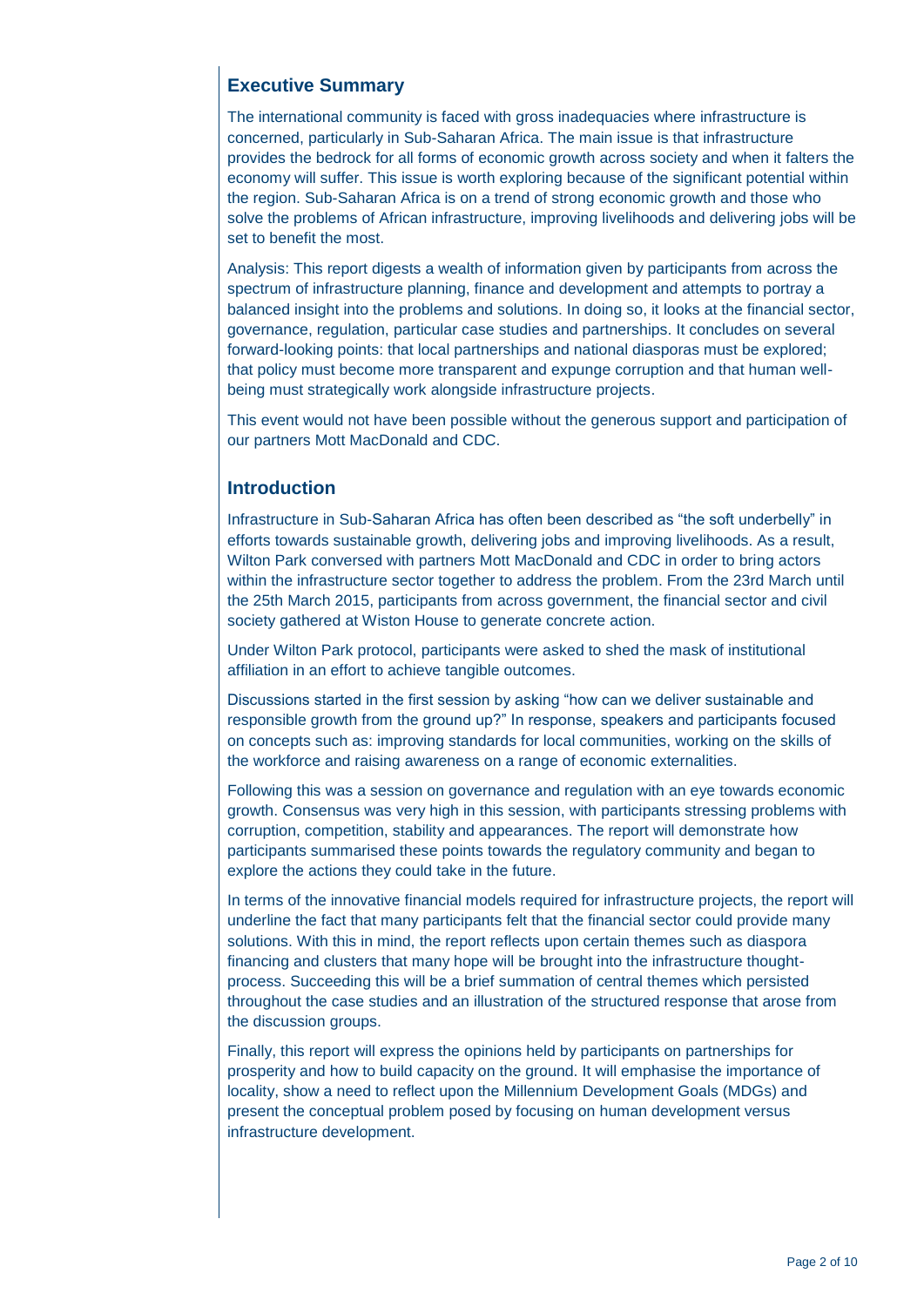## **Background**

Sub-Saharan Africa is home to some of the fastest growing economies in the world. This strong trend of growth in the region has led to amplified foreign direct investment (FDI). In the context of large pools of natural resources, an increasing working population, GDP growth and rapid urbanisation, African countries are in a position to increase their share of global GDP.

Crucial to any growing economy is infrastructure, which fundamentally underpins a country, city or region and upon which so many sectors rely. However, infrastructure is largely described by many as grossly inadequate and hindering growth in the process across the majority of Sub Saharan Africa. As a result, job creation, productivity and social development all suffer. This event was created with an aim to identify the ways in which local capacity needs to be in place to deliver sustainable growth around resource-based industries. Following on from this, the intention was to recommend an interlinked set of public policies which will foster economic diversification. In an environment where public finance is coming under increasing pressure – not to mention the lack of representation of infrastructure development outlined in the MDGs, the private sector has risen in importance in delivering sustainable projects on the continent.

Economic competition is fierce in the region and there is no lack of will to invest in infrastructure projects. Increasingly, businesses are seeing the continent's potential and are committing to long-term development with local communities. Access to such localities has been stalled by high production and transaction costs. By gathering individuals from governments and business alike, this event aimed to work towards a predictable and stable environment that facilitates sustainable infrastructure projects and attracts much-needed investors.

#### **Delivering sustainable and responsible growth from the ground up**

Overall, participants highlighted some common ground to work from and laid out some goals to aim for. It began by acknowledging that the international community needs to shift its priorities from power projects to other sectors like transport and renewables. The World Bank has conducted studies which suggest that electrification across Sub-Saharan Africa is currently resting at 24% compared to around 40% worldwide. Following this, participants emphasised:

- 1. **Improving standards:** the framework for developing infrastructure has strong forecasts for growth. With growing political stability, rising socio-economic conditions and rising urbanisation, we are witnessing an escalating demand for quality infrastructure throughout the region. Countries like the Democratic Republic of Congo (DRC) have large natural deposits and resources and require stable infrastructure to transport such commodities. Not having crucial infrastructure in place adds a substantial amount of risk to prospective investments.
- 2. **The role of external forces:** development in infrastructure should not be limited between picking sides. This was a common rallying point among participants. China, Russia and "the West" were repeatedly brought up. In this initial session, this frame foreshadowed much of the later discussions on competition and quality of infrastructure projects.
- 3. **Economic externalities in African infrastructure:** manufacturing and education were both listed as inelastic areas that are necessary to support infrastructure. Inseparable by nature, the underlying tone here suggested that wider inclusivity and planning needed to be achieved in order to create sustainable jobs around infrastructure projects.
- 4. **Different opinions on the direction of renewables:** notably, participants had conflicting opinions on the extent of using renewable resources. On the one hand, many wanted to invest in such a growing market thereby leapfrogging into the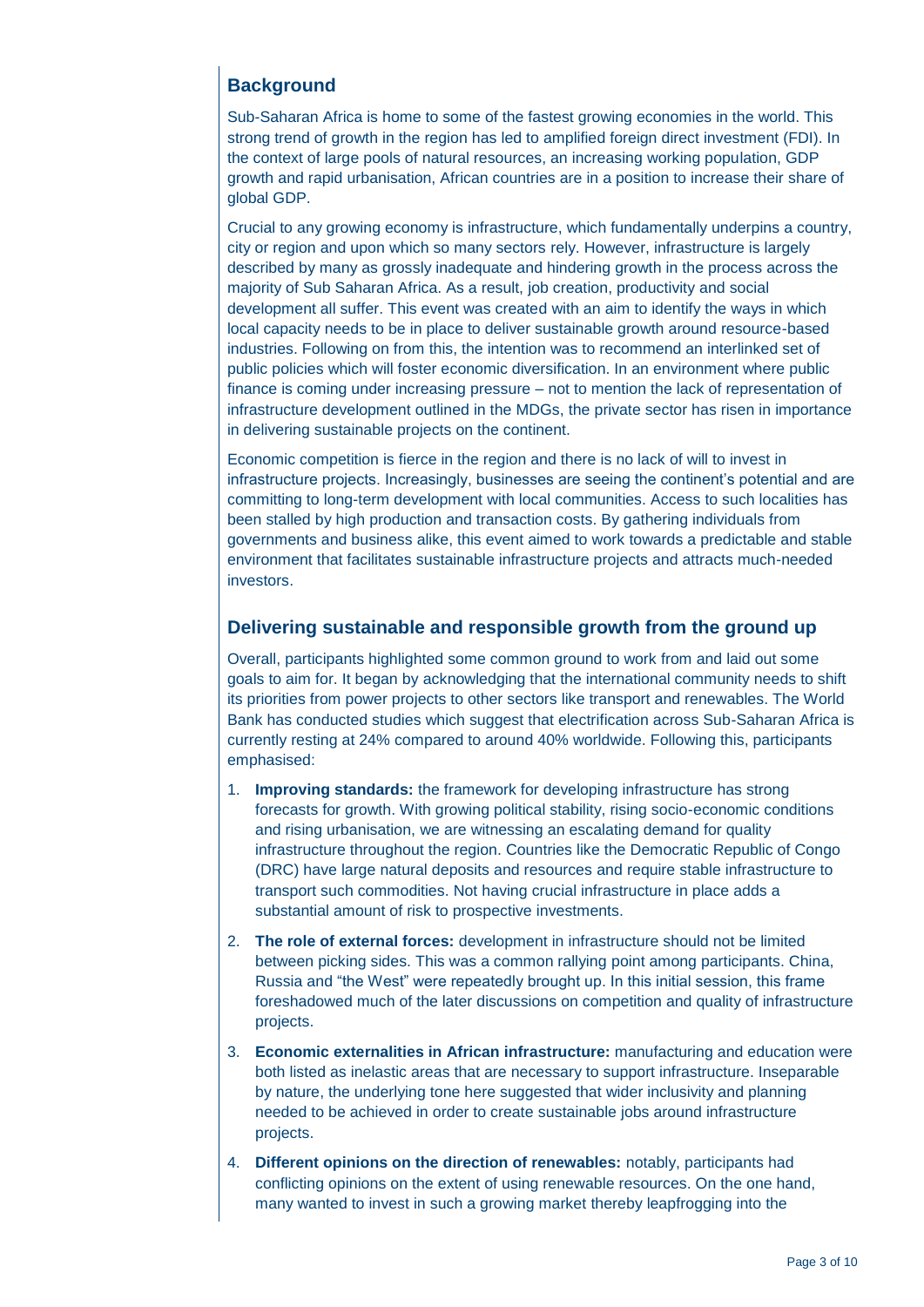renewables market, whilst others thought traditional energy sources were the best direction for societal development.

- 5. **Politics as a hindrance:** consensus was reached by many participants around the idea that political realities and bargaining were leading to a lack of cooperative efforts. Conflict was presented as an obvious hindrance, but equally, the existence of overly bureaucratic systems and playground politics is preventing equality of contract allocation and regional collaboration.
- 6. **Capacity-building and a skilled workforce:** with particular regard to Chinese investments in the region, participants highlighted that these did not necessarily bring work (even if they brought tax receipts). Contrary to other countries' investments, it was often said that "we need adequate training of skilled workers". As a result, many believed that the road to long-term sustainable infrastructure projects was in developing thoughtful and strategic projects, which include a locally trained workforce.

#### **Governance and regulation to stimulate growth**

In looking at governance and regulatory weaknesses, this session highlighted several areas which require attention in stimulating growth for infrastructure projects:

- 7. **Appearances within the global economy:** within the global economy, investors want to see certain conditions being met within the national and regional governance of the continent. Firstly, this includes the practical implementation of democracy, with electoral disputes being settled properly in courts. Secondly, the impacts of climate change need to be taken seriously, as this has serious economic consequences. Finally, consensus on women's emancipation – to include education, entrepreneurial backing and parliamentary representation. When these criteria are met, investment in infrastructure should follow easily.
- 8. **How policy frameworks foster a stable investment environment:** participants identified how a robust policy structure acts as an incentive for all forms of investment. Crucially they said tax breaks are not necessary when we look to more developed countries in Northern Europe, as companies will inevitably stay in a country where any level of profits can be accrued. This is particularly evident in Norway, where tax revenue remains high to the benefit of the population. An effort towards developing national infrastructure plans, preparing projects with enhanced due diligence, improving public procurement and removing public monopolies will be some of the first steps to achieving this.
- 9. **Weeding out corruption and lack of transparency:** corruption and lack of transparency are chronic problems for the image of all countries. In particular, there is a need to eradicate the allocation of government contracts according to personal contacts and allow civil society organisations to rise on the basis of merit alone. This categorically applies to foreign direct investment, which represents a significant chunk of the corrupting forces in Sub-Saharan Africa. Fighting for transparency is the region's best weapon against this problem and working bilaterally or regionally to tackle tax avoidance should be a high priority for all national law enforcement agencies.
- 10. **China, competition and levels of expectation:** "China is in Africa to stay" was a point repeatedly emphasised. This was expressed in neither positive nor negative terms, but simply as a fact of reality. On the continent, the international community is caught in a competitive conundrum: China and its investors are able to offer cheap models of investment – sometimes apparently at the expense of quality delivery, compliance and respect for international norms. This has proved difficult to circumvent as investment is such an appealing opportunity for many countries. It has been noted, however, that many countries and organisations are now realising the long-term loss of such agreements.

"We need fair returns for private investment and for African people if sustainable infrastructure projects are to succeed in the long-term"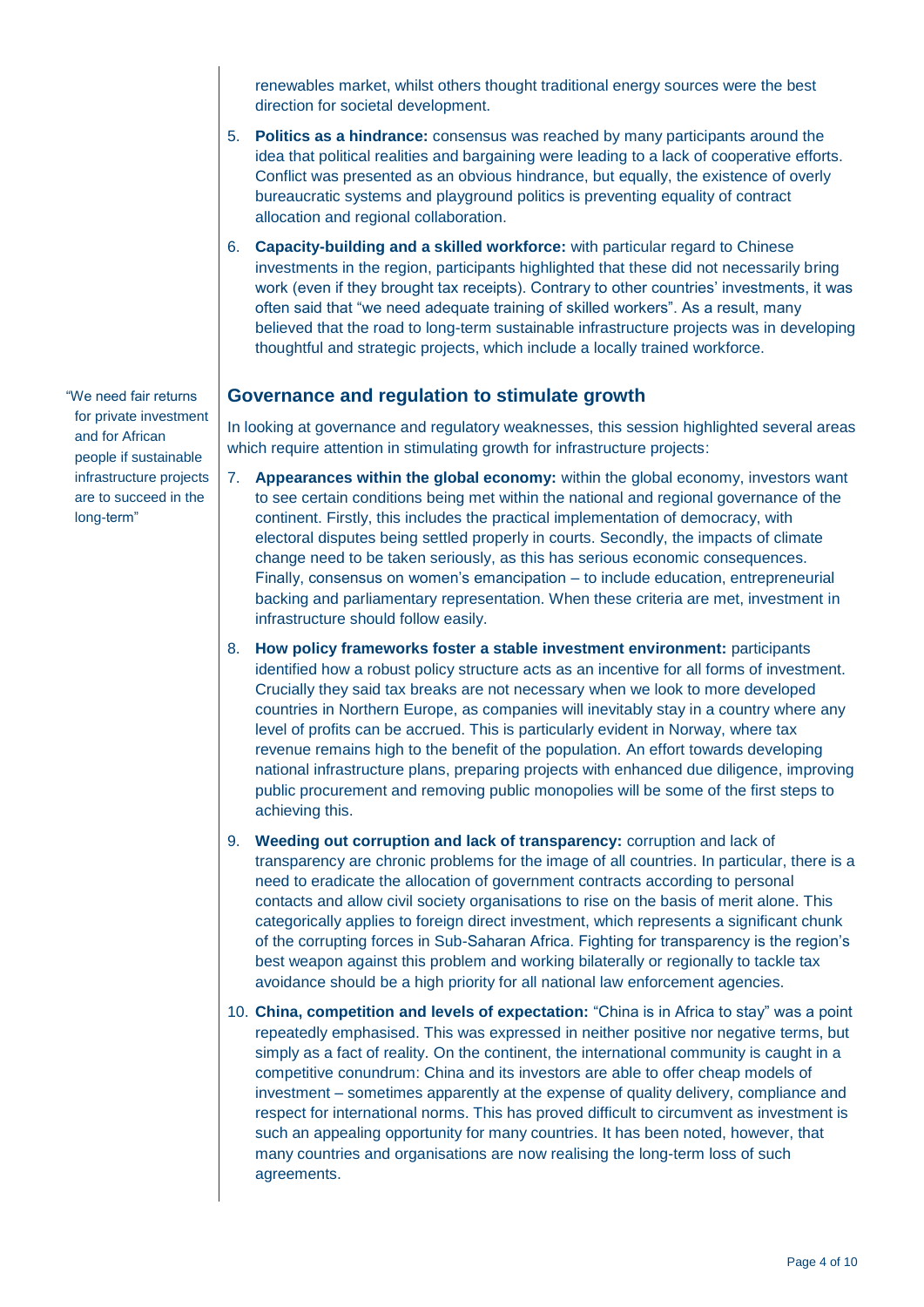"If there are lots of interested parties, the government has to step up and sit in the middle, thereby regulating the relationship"

### **Innovative financing models**

Innovative suggestions for the financial side of developing infrastructure projects were discussed in a highly speculative but optimistic fashion in this session. Consensus among participants seemed quite clear cut, especially since many thought that problems came largely from beyond the financial sector. Nevertheless, the following categorisations outline some of the themes which participants agreed upon:

- 11. **The need for more sophisticated forms of private-public partnerships:** expressed in many forms, this request could entail greater resource-sharing across the region with shared infrastructure and greater accountability for private organisations from the outset. Too often, it has been claimed, companies are causing liability for the public purse. Governments, participants say, should not be paying the price for failed private investments.
- 12. **Clusters and regional networks:** several examples were held in praise, such as Quebec, where large projects in natural resource extraction have been successful as a result of partnering with other stakeholders. In Sub-Saharan infrastructure projects, there is a need for more of this type of partnership.
- 13. **Thinking about diaspora financing and economies:** rising in popular discussion, the concept of diaspora financing may be unique to certain countries. Participants identified projects funded exclusively by diaspora groups in Ghana and elsewhere. Crucially, participants questioned whether this could be thought of as a reliable source of funding despite best intentions.
- 14. **Security of investments and political risk:** building upon similar points made in the previous session, participants highlighted the importance of gauging an investment environment and obtaining security for such investment. On the one hand, participants stressed the need of government to foster a stable environment for investors, whilst on the other, showed high levels of aversion for providing non-consequential insurance. Subsequently, a middle ground was discussed – one in which the very conception of political risk should be reconceived – and ideally, a landscape where infrastructure is accounted before large projects are invested in. Participants insisted that a stable institutional framework is needed to attract the private sector.
- 15. **The danger of comparative studies and examples:** participants highlighted the fact that comparative studies have been brought forward as sound economic arguments for and against investment in infrastructure projects. The majority feeling was that this did not recognise the complexity of individual cases in the region.

### **Case studies**

Instead of replicating the geographic themes of the event itself, it seemed more appropriate to identify and cluster areas of common discussion. In the event itself, speakers gave detailed presentations about powering Benin, urbanisation, off-grid power and temporary and permanent power supply.

- 16. **The stable generation of power:** it has been noted across several of the case studies that reliable access to power is vital for developing infrastructure in a resilient manner. This has been labelled as a "gateway investment" and a way of creating a background for further investment. Crucially, it was noted that access to a stable power-line had devastating effects for other forms of development in the region. On a related note, participants identified the need to diversify energy needs in the region as studies had shown different levels of cost-effectiveness in both renewable and natural energy sources. On a contrarian note, some participants noted that energy was not a priority worth pursuing in light of the damage caused by lacking water infrastructure. Sustainability, they noted, was about more than solving energy problems and climate change.
- 17. **Human development versus infrastructure:** following from the last point was a

"It is always possible to say that human development trumps infrastructure development, it is a case of being efficient with both"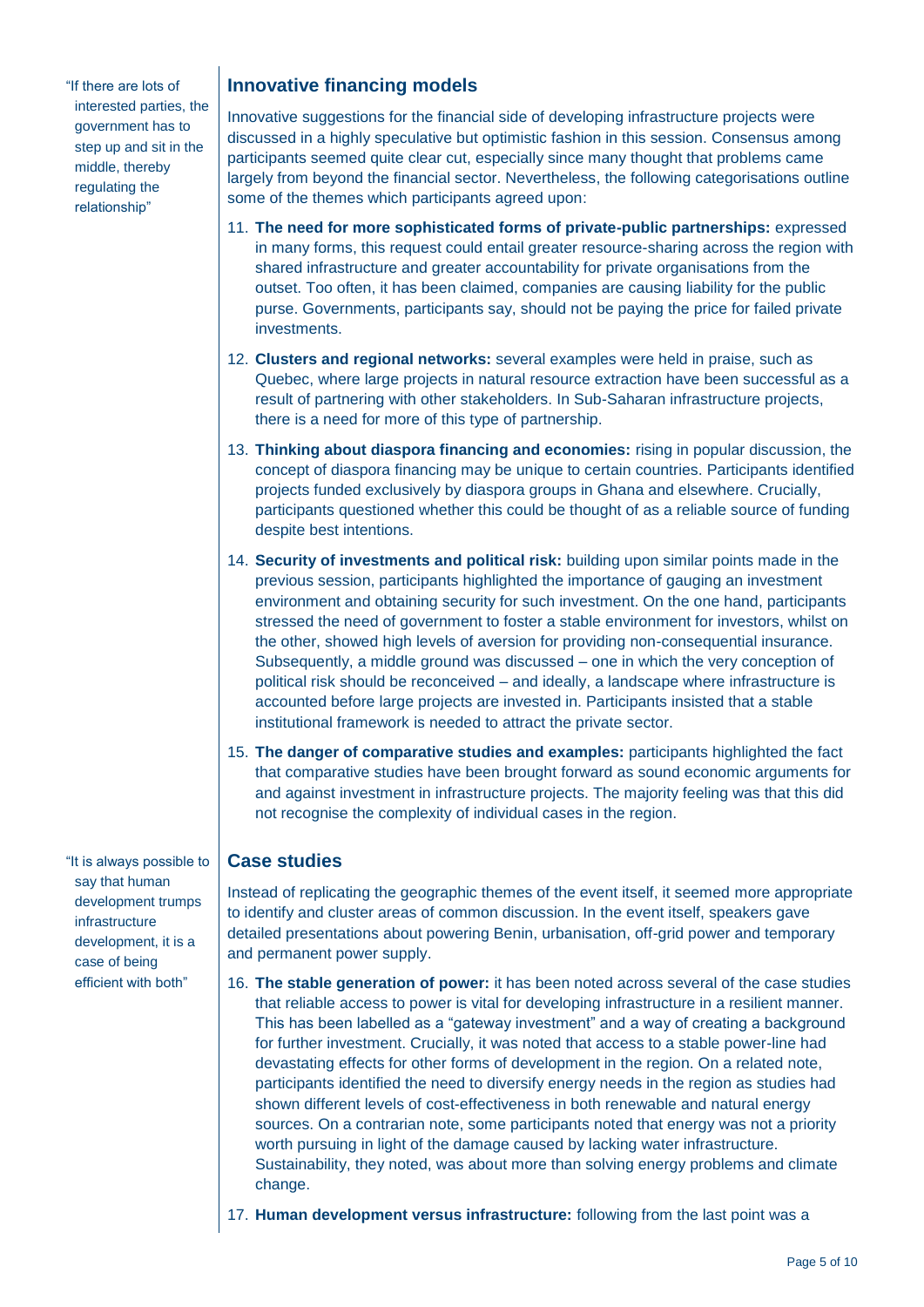dichotomy on the balance between human welfare and infrastructure development. Some studies, participants emphasised, showed a direct correlation between improving infrastructure and human well-being, especially in infant mortality and pre-natal care. However, where fiscal spending is concerned, it is debatable whether this sort of investment is justifiable over such long periods of time: people need provision on a daily basis, not over strategically long periods of time. A recurring analogy focused on the need for jobs and thereby the pursuit of a good life, over a well-designed road system.

18. **The positives and negatives of urbanisation:** urbanisation has a range of different connotations depending on the audience who perceives it. Economically, it has often symbolised economic progress from agrarianism to an advanced economy, but this image is losing such purely positive credentials. Instead, urbanisation is now focusing on the normative question of: how ought it to be? Moving away from urbanisation or redefining it has led to several innovative solutions, such as off-grid power ideas. These address the grossly inadequate voice of rural communities and often offer cheaper alternatives to mainstream energy supply.

#### **Discussion groups**

During session six, participants broke off into groups in order to fully explore the details pertaining to African infrastructure. Centrally, they focused on: partnerships, financing and governance.

19. Partnerships

- Partnerships are a useful means to an end. In order to move on from the development mind-set, the international community could utilise partnerships to introduce more progressive ways of working.
- Foreign investors are not the only form of partners where African infrastructure is concerned. Local partners need greater attention and respect.
- The diaspora of many countries is often the missing link in securing investment.
- Accountability and consensus are necessary within partnerships in order to "cement" and gain long-lasting investment. Especially between the public and private sector.
- The region needs a dedicated task-force which will catalyse these ideas into action – well over half of the participants at the meeting agreed to take part in such a task force and Wilton Park will follow up on its work.

#### 20. Finance

Four areas of importance were identified by the group working on infrastructure finance: development, long-term financing, the environment and construction. Within these four broad areas, a thread of consensus was reached on many of the following points:

- An enabling environment is the most important aspect to securing investment.
- Data systems are needed to inform investors.
- A framed understanding of the tools used in Public-Private Partnerships (PPPs) is needed.
- Utilising small public bonds (where finance is made available to domestic government via raising the funds through citizens) is a potential avenue to financing infrastructure projects. An added bonus to this is the connection it establishes between the project and the citizens.
- We must support resource mobilization for projects which contain immobile

"Prioritising

infrastructure projects just because they sound good is a bad idea – we need detailed research"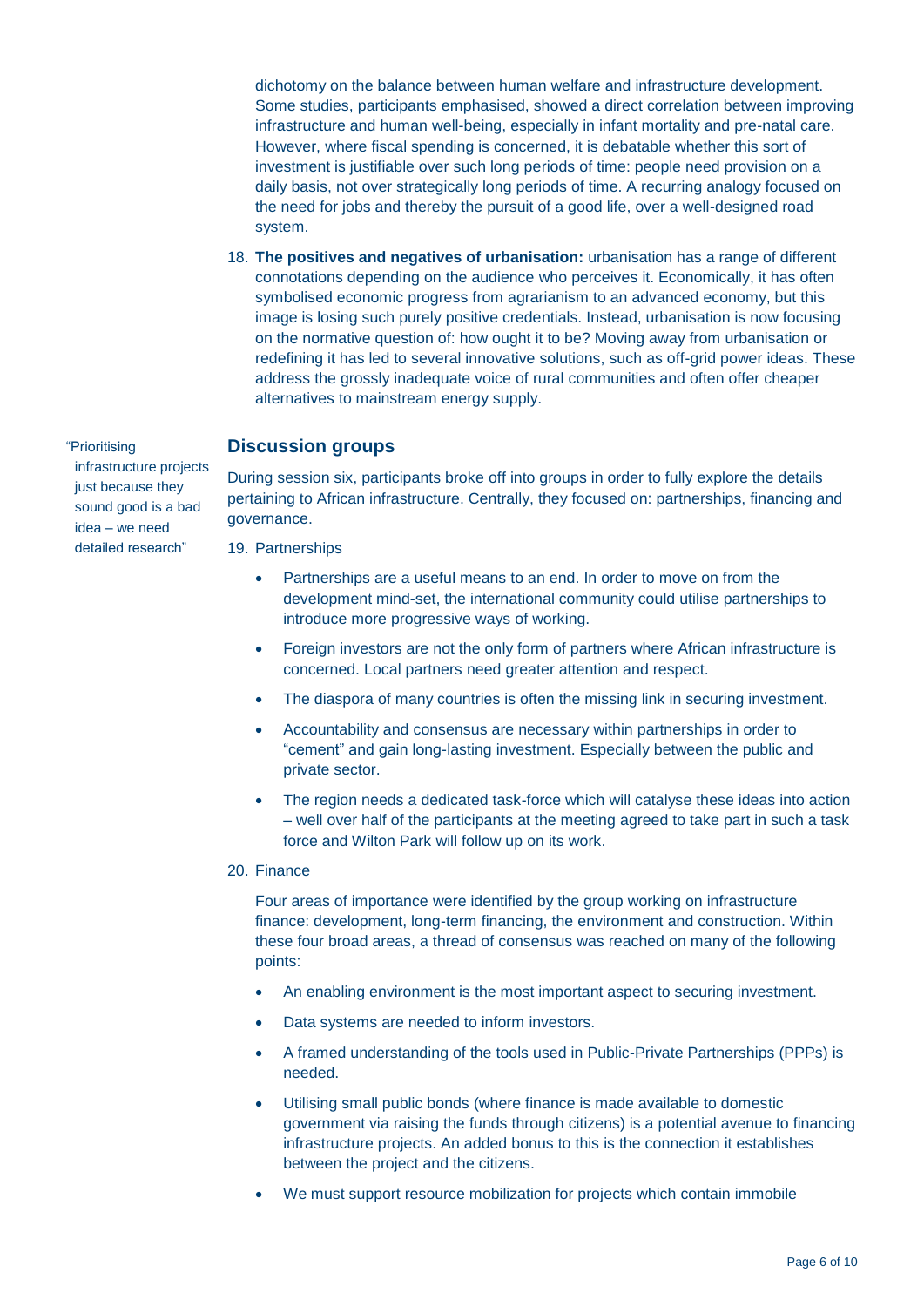resources – this is widespread throughout the region.

- Eliminating what is widely perceived as unnecessary risk for the private sector should be of paramount concern. In the construction sector, this is particularly worth mentioning. Often, the lack of investment is lamented, but this is not for lack of desire. Instead, the development and environment phases must be considered carefully, allowing the private sector to participate.
- Finally, bringing technical and engineering-based communities in early on infrastructure projects will earn efficiency savings. These experts are often left out of the early strategic planning and the whole process suffers as a result.

#### 21. Governance

The participant group that worked on governance focused on institutions, capacitybuilding and the enablers within the infrastructure framework. As a result, they identified key areas within each category that required attention:

- **Institutions** 
	- a. There is a general lack of accountability.
	- b. We are faced with an unsustainable environment.
	- c. Poor policy is a consistent problem.
- Capacity-building
	- a. We require continuity of purpose.
	- b. Further transparency, particularly where finances are concerned.
	- c. Corruption is eroding our ability to successfully complete projects.
	- d. The empowerment of citizens should be of paramount importance for all parties.
	- e. Where possible, we should reduce bureaucracy and overly invasive governance.
- **Enablers** 
	- a. Technology is an empowering aspect and tool for delivery; we need it at delivery points.
	- b. We require more robust labour laws.

## **Partnerships for prosperity: building capacity on the ground**

This eighth session focused on how stakeholders can foster collaboration with the private sector to empower citizens and develop local capacities for sustainable management of infrastructure projects. Speakers came from a combination of private and public backgrounds.

- 22. **The importance of locality:** in this session, speakers and participants rallied around the importance of locality to building infrastructure. This materialised in many forms: discussing PPPs, sanitation, natural resources and the role of national Diasporas. Participants acknowledged a lack of information, analysis and partnership-drivers from local communities and infrastructure projects, resulting in a 'lack of movement' from the national to the global level. From the points made by participants present, it is possible to claim that an asymmetry exists in the capacity for local partnership across different countries in the region. Countries such as Nigeria were discussed as positive cases of local infrastructure projects being carried out successfully. All participants seemed enthusiastic about regional partnerships as a solution to building capacity on the ground.
- 23. **Reflecting on the Millennium Development Goals:** crucially, participants emphasised all of the goals as external matters which have great impact upon the infrastructure framework. Furthermore, it was thought that reminding the international community of these commitments would instil a sense of regional citizenship again and foster local partnerships.

"Partnership is not about telling people what to do. It is about complementing each other and learning from your joint mistakes"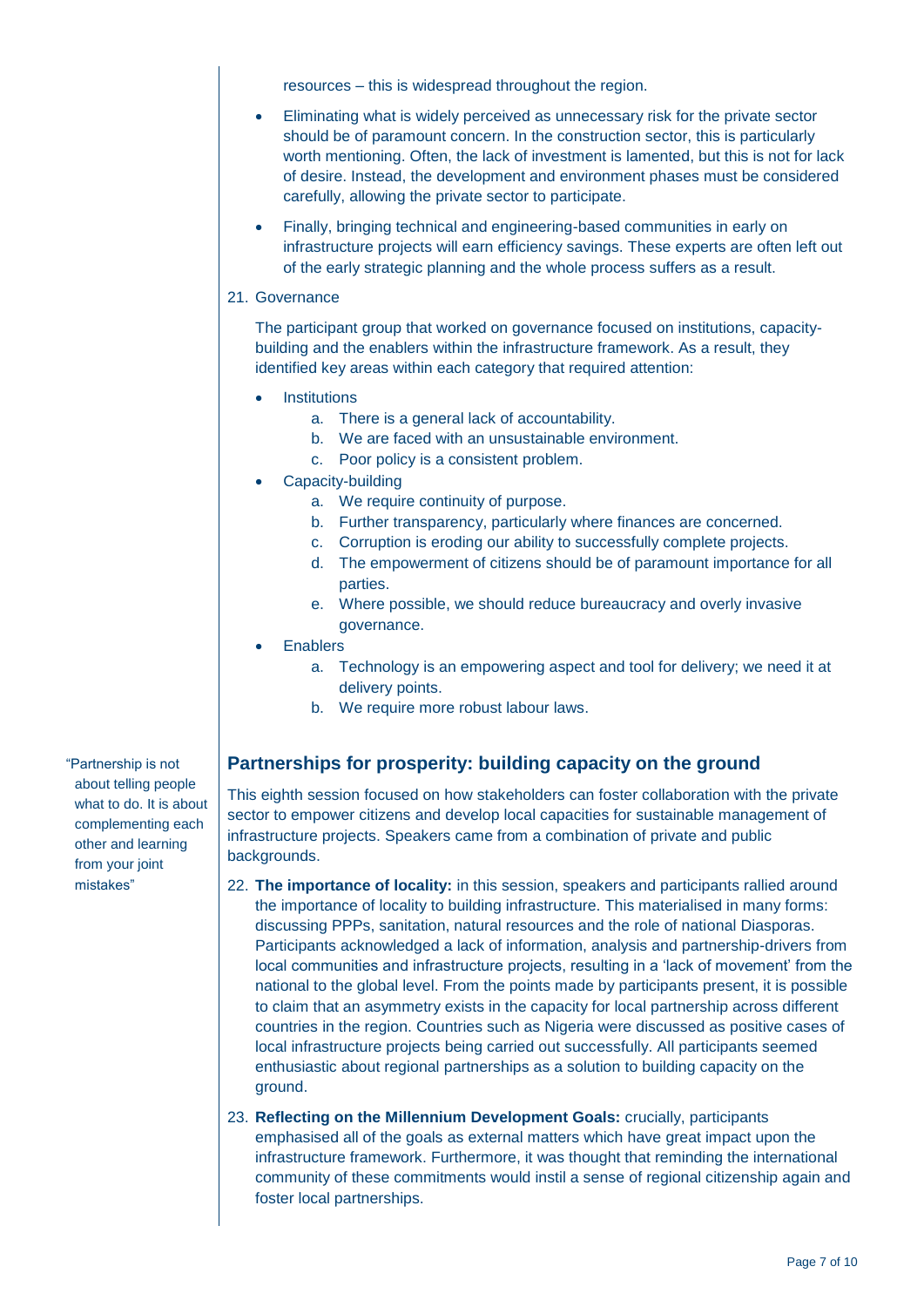- 24. **Attempting to overlap between infrastructure and human development:** discussed by many, the paradigm of this overlap was portrayed as the humanitarian view versus the corporate one. Tied to the previous points, this issue arose several times: how the international community measures the payoff on infrastructure projects in line with human development. Participants highlighted studies that showed a high degree of correlation in some infrastructure projects to human development. The solution centred very much on the idea that investment to link social and economic sectors should be prioritised.
- 25. **Information and data:** as with everything in the modern era, we are influenced greatly by an access to information and data – a currency in its own right. Therefore, it was unsurprising that participants reiterated the need for a rigorous information and data network in order to advance capacity on the ground. Concurrently, this would empower localities to a greater extent and forge partnerships from the ground up.
- 26. **Transferral of knowledge:** where capacity is concerned, participants wanted to identify steps forward that had a directly beneficial impact. As a result, knowledge and skills were singled out repeatedly as something crucial to sustainable infrastructure. The need to properly educate and harness skills for young people is a red line for realistic capacity building.

### **Conclusion**

The following stood out as consensual points among participants:

- **Concerning growth:** despite large obstacles, participants remain optimistic of sustainable growth within the African infrastructure sector. The extent to which renewables will be used caused a divergence of opinion, but overall, participants agreed upon the need to foster skills and capacity for sustainability.
- **Relating to governance and regulation:** four things were at the forefront of discussions on governance and regulation – corruption, competition, stability and appearances. All of these factors affect infrastructure projects in a significant way and there remains no easy solution to this problem. Quotas on parliamentary representation for women, litigious policy planning, transparency on contract allocation and competitor awareness were all heralded as possible steps forward.
- **Consensus on financial models:** although one session focused exclusively on finance, most participants emphasised that the financial sector was not particularly problematic in relation to infrastructure projects. The session highlighted the unmined potential of diaspora funding networks and suggested that the international community ought to be more rigorous in its conception of publicprivate partnerships. Crucially, participants referred to the point on political stability and the need to have security of investments. In other words, minimalizing political risk is paramount.
- **Key conclusions from the case studies:** the case study sessions were designed with specificity, but emerged with broad threads of consensus. Particularly, the conceptual discussion on human development versus infrastructure development was continually brought up as a jarring issue. Participants asked: how can we justify large, long-term projects in the face of people needing basic provisions and skills? Naturally, there was no immediate answer to this. As a good starting point participants thought that gaining a stable generation of power could enable a range of other problematic externalities. Furthermore, moving away from parochial views of urbanization might allow us to garner more innovative solutions.
- **Focal points of the discussion groups:** detailed solutions were delivered when participants broke off into small groups to work on the issues of partnerships, finance and governance.
	- The group which focused on partnerships came away reiterating what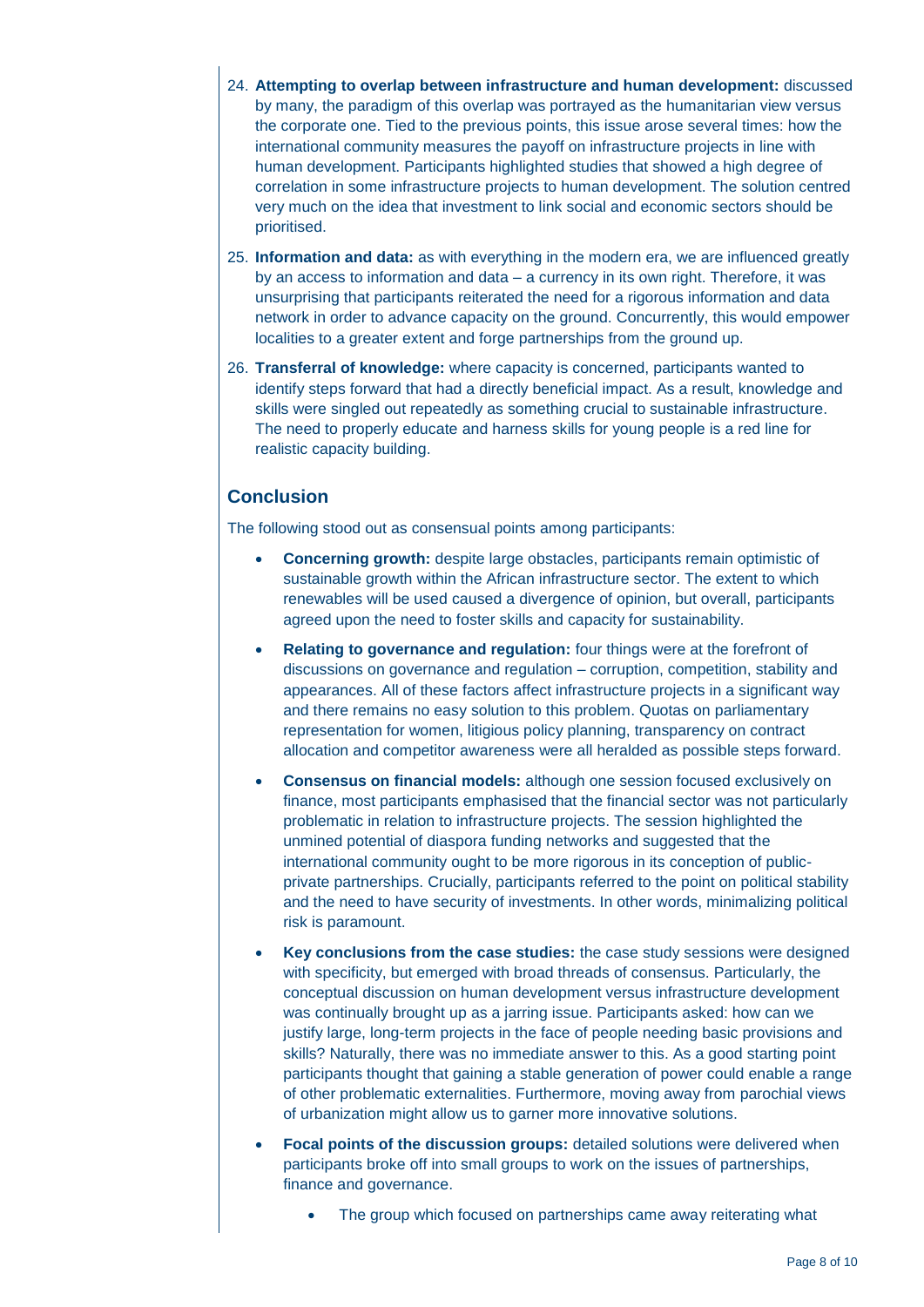many others were thinking: that local and sub-national partnerships need to be focused on more.

- Those who focused on finance contributed a comprehensive set of suggestions which recommended upgrading data systems and analysis, pursuing ambitious and entrepreneurial financial models and being inclusive of technical communities within infrastructure projects – not just politicians and law-makers.
- In terms of governance, the third group drafted a well-structured order of things that required attention. This focused on three areas: institutions, capacity building and enablers. Within these, participants identified key concerns such as lacking accountability, empowering citizens and reinforcing local labour laws.
- **Building partnerships and capacity:** in the final session conference attendees attempted to funnel ideas on building capacity on the ground. This is where the largest degree of consensus was exhibited. The importance of building local capacity resounded in this session but also throughout the entire event. The impact of access to data, information and knowledge has been shown to represent a form of currency in itself – something which infrastructure project planners will need to consider in the future. Importantly, participants reminded each other of the ambitious Millennium Development Goals and encouraged those present to recommit to those ideals.

#### **James Gardiner and Kathryn Hingston**

Wilton Park | June 2015

Wilton Park reports are brief summaries of the main points and conclusions of a conference. The reports reflect rapporteurs' personal interpretations of the proceedings – as such they do not constitute any institutional policy of Wilton Park nor do they necessarily represent the views of the rapporteur.

Should you wish to read other Wilton Park reports, or participate in upcoming Wilton Park conferences, please consult our website [www.wiltonpark.org.uk](http://www.wiltonpark.org.uk/)

To receive our e-newsletter and latest updates on conferences subscribe to <https://www.wiltonpark.org.uk/newsletter/>

#### **Podcast**

A podcast on the opportunities and obstacles in Africa concerning water and extractives has also been published in connection with this event. It can be found at: <https://www.wiltonpark.org.uk/podcast/africa-opportunities-and-obstacles-wp1329/>

## **Partners**

#### **Mott MacDonald**

Mott MacDonald is a \$2bn engineering, management and development consultancy. We use our ingenuity to create lasting value for all we work with – customers, communities and staff.

Our global business is multi-sectoral, spanning industry, mining, oil and gas, power, transport, urban development, water and wastewater, buildings, communications, defence, education, environment, health, international development, and it's multidisciplinary embracing planning, studies and design, infrastructure finance and technical advisory services, project and programme management, management consultancy, strategic asset management, forensic engineering and expert witness.

We work with our customers and partners to provide added value solutions which: